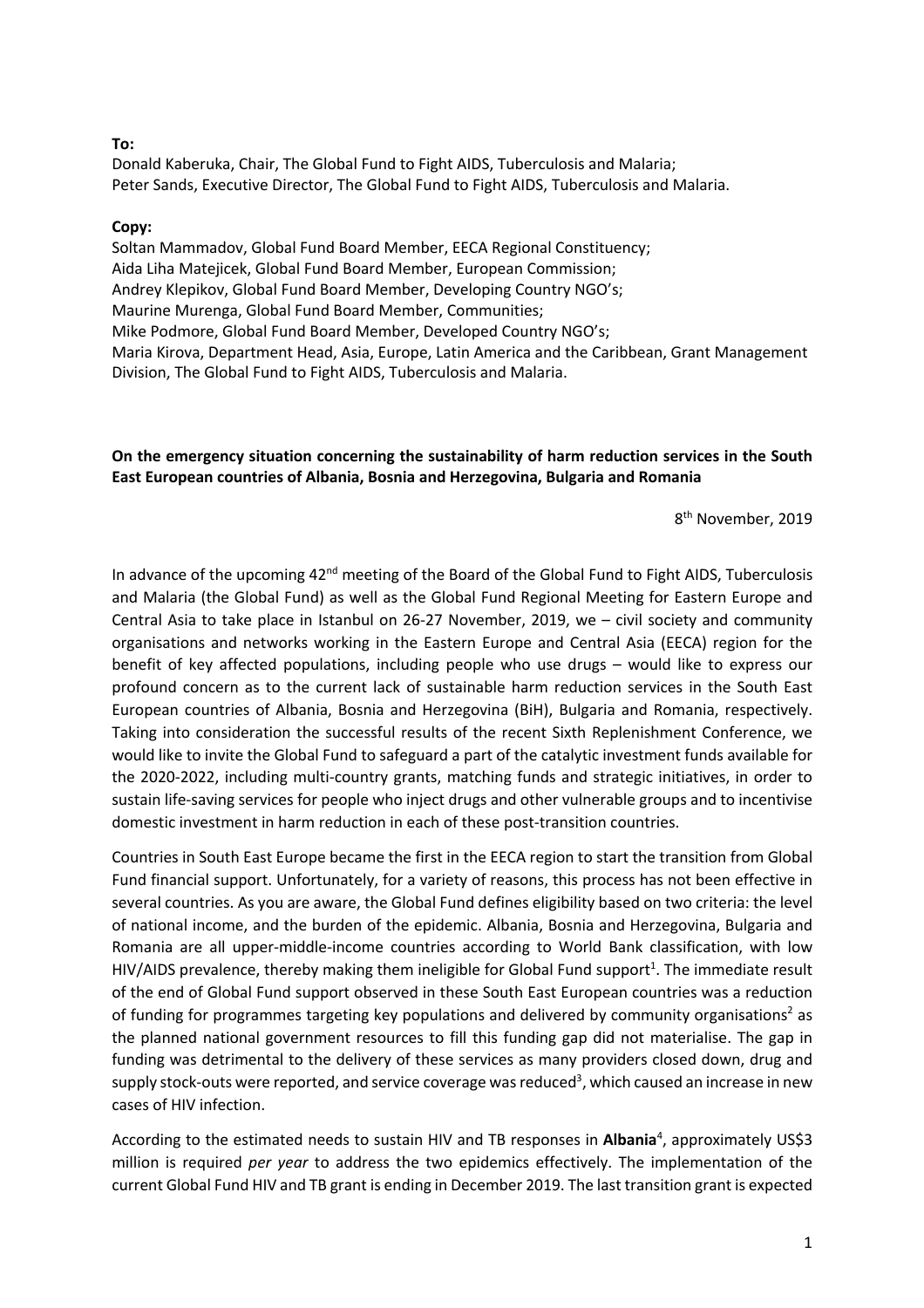to start in January 2020, but its level of investment will be only one-third of the value of the current grant. With an allocation of US\$5.8 million within the existing 2017-2019 HIV and TB grant, only around 60% of the required funding is currently being met. Moreover, the services for key affected populations, including opioid substitution therapy, are largely implemented by civil society. So far, these services have not been funded from domestic resources in Albania.

Starting in 2006, **Bosnia and Herzegovina** (BiH) has had two HIV grants from the Global Fund, totalling over US\$40.9 million as part of Round 5 and Round 9. BiH became ineligible for new Global Fund support before the Global Fund policy on transition funding was adopted in 2016, and its existing funding ended in 2018. Since 2018, BiH has lacked both a strategy on drug policy and funding for harm reduction. Harm reduction services have subsequently closed in the cities of Sarajevo, Mostar, Bihać and Banja Luka with the only remaining services operating in Zenica and Tuzla. These services rely on volunteers and unpaid staff and operate with only a minimum of harm reduction materials.

Although **Bulgaria** is a member of the European Union, HIV remains a major concern among key affected populations, particularly people who use drugs and men having sex with men, and the country has been seriously affected by the withdrawal of the Global Fund in 2017. Since then, most NGO activities in response to HIV have been suspended. After a considerable period of preparation, in July 2019, three NGO's and one Consortium (comprising a further three NGO's) signed their first contracts with the Ministry of Health to ensure the implementation of activities of the National AIDS/SRI programme, 2017-2020. In comparison with the more than 50 NGO'simplementing services, this pilot state funding is insufficient to provide the services needed and the mechanisms of state funding need to be improved to be sustainable.

**Romania** used to be a regional champion through having established a comprehensive HIV prevention and treatment programme for all key populations, including people who inject drugs. However, due to the withdrawal of the Global Fund, this situation has changed drastically over the past decade. Some seed money was provided by local authorities in Bucharest, but no formal mechanism is yet in place by the government for the subcontracting of HIV prevention services. Since 2010, Romania has had no multi-sectoral coordination mechanism, nor a national HIV/AIDS strategy in place. Moreover, the country recently experienced ARV treatment interruptions on several occasions due poor management of ARV stocks and delays in the procurement of drugs.Recognising that a strong, and fully-funded, Global Fund is vital to the harm reduction response, over 150 organisations and parliamentarians around the world signed on to the *Call to Action* on harm reduction funding earlier this year<sup>5</sup>. However, most governments have not yet prioritised harm reduction in their respective budget, even though the epidemic is concentrated among People Who Use Drugs in East European Countries.

We still need international donors, including the Global Fund, to safeguard the provision of harm reduction services based on epidemiological need. The withdrawal, or reduction, of funding without an adequate transition plan in place has had, and will continue to have, a devastating impact on the health and life expectancy of People Who Use Drugs.

Sustainability is an ongoing process that does not end with the Global Fund's support and the transition process. The Global Fund has shown strong commitment to this issue. We therefore ask the Global Fund to work with bilateral donors and private foundations to establish a '*safety net*' through sustainable bridging funds to address the challenges faced in those countries which can no longer rely on Global Fund support. If such a mechanism is not forthcoming, there will be a serious risk that these countries will become re-eligible for Global Fund support due to re-emerging epidemics among vulnerable groups, as has been the case in Montenegro, Serbia and some other countries.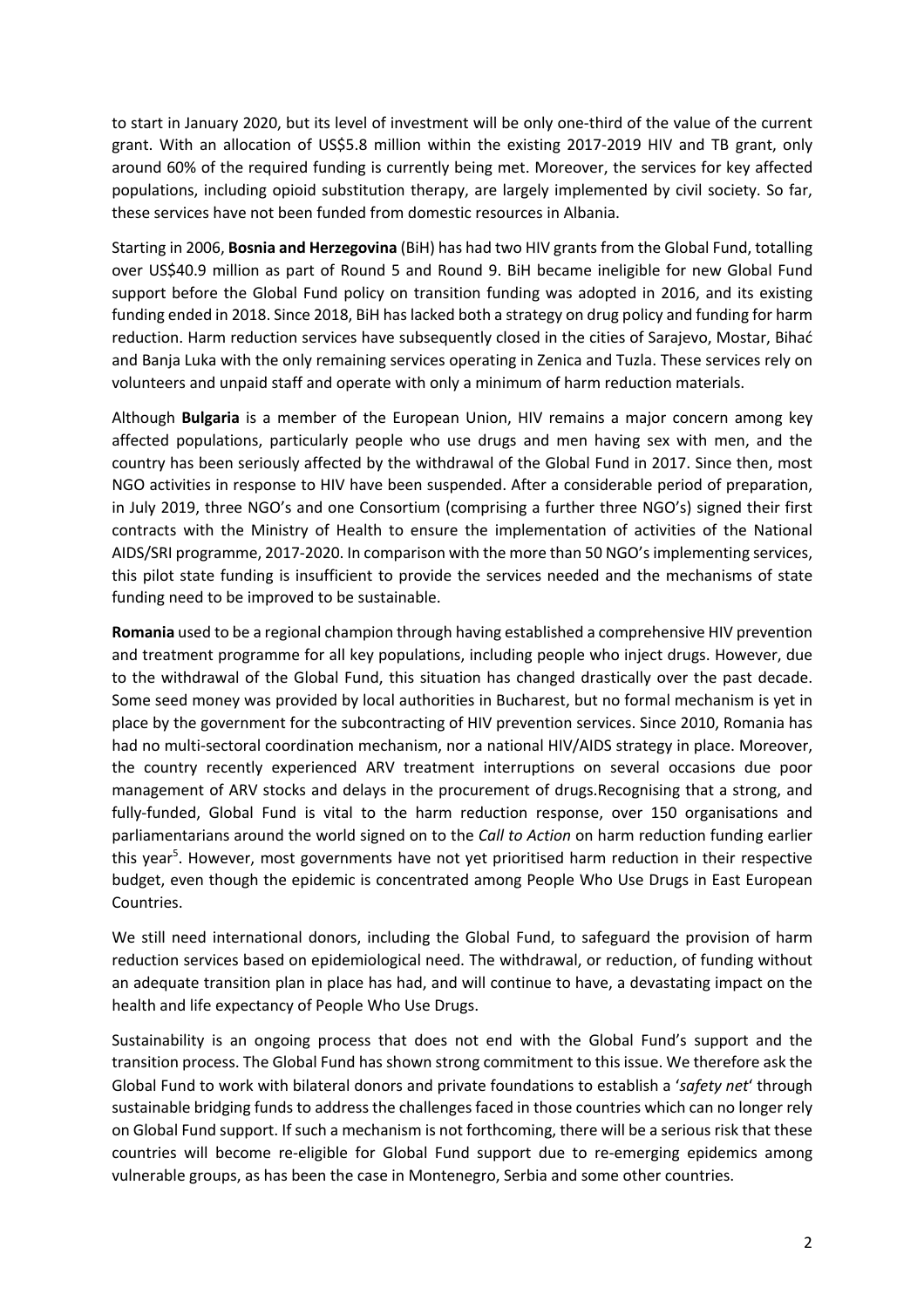Bridging and emergency funding, together with technical support, could be provided for a limited time period and should go directly to civil society organisations to address the most important problems and challenges, including the contracting of, and financial support for, service targeting vulnerable groups that are delivered by community and civil society entities $6$ .

This is why we urge the Global Fund Board to safeguard catalytic investment funds<sup>7</sup> within the 2020 – 2022 allocation period, such as multi-country grants, matching funds, technical support and strategic initiatives, to ensure the sustainability of harm reduction services in South East European countries. Only then can we guarantee the continuous access by people who inject drugs to life-saving harm reduction services.

We sincerely hope that this will help to meet the ambitious target established by the Global Fund to save 16 million lives and prevent 234 million new infections between 2021 and 2023.

This letter is supported by the following 41 organisations:

- Eurasian Harm Reduction Association;
- Correlation European Harm Reduction Network;
- Drug Policy Network South-East Europe;
- Aksion Plus, Albania;
- Association Margina, Bosnia Herzegovina;
- Association Proi, Bosnia Herzegovina;
- Initiative for Health Foundation, Bulgaria;
- ARAS the Romanian Association Against AIDS, Romania;
- Prevent, Serbia;
- HOPS Healthy Options Project Skopje, North Macedonia;
- Romanian Harm Reduction Network, Romania;
- Association Rainbow, Serbia;
- Dose of love Association, Bulgaria;
- "Center for Health Studies", Albania;
- Ngo Juventas, Montenegro;
- Re Generation/ Re Generacija, Serbia:
- Association for harm reduction Stigma, Slovenia;
- PF " You are not alone", Kazakhstan;
- "Center for Information and Counseling on Reproductive Health Tanadgoma", Georgia;
- Zveza NVO na področju drog in zasvojenosti/Alliance of Non Governmental Organisations for Drugs abd Addictions, Slovenia;
- Association Terra, Croatia;
- Polish Drug Policy Network, Poland;
- CAZAS, Montenegro;
- Central Asian Association of PLHIV;
- AFEW International;
- NGO "Labyrinth", Kosovo;
- HELP, Croatia
- Life Quality Improvement Organisation Flight, Croatia;
- Kazakhstan Union of people living with HIV, Kazakhstan;
- Alternative Georgia;
- The Charitable Foundation "Ukrainian Network of People Who Use Drugs"VOLNA", Ukraine;
- The Users' Voice, UK;
- Georgian Harm Reduction Network, Georgia;